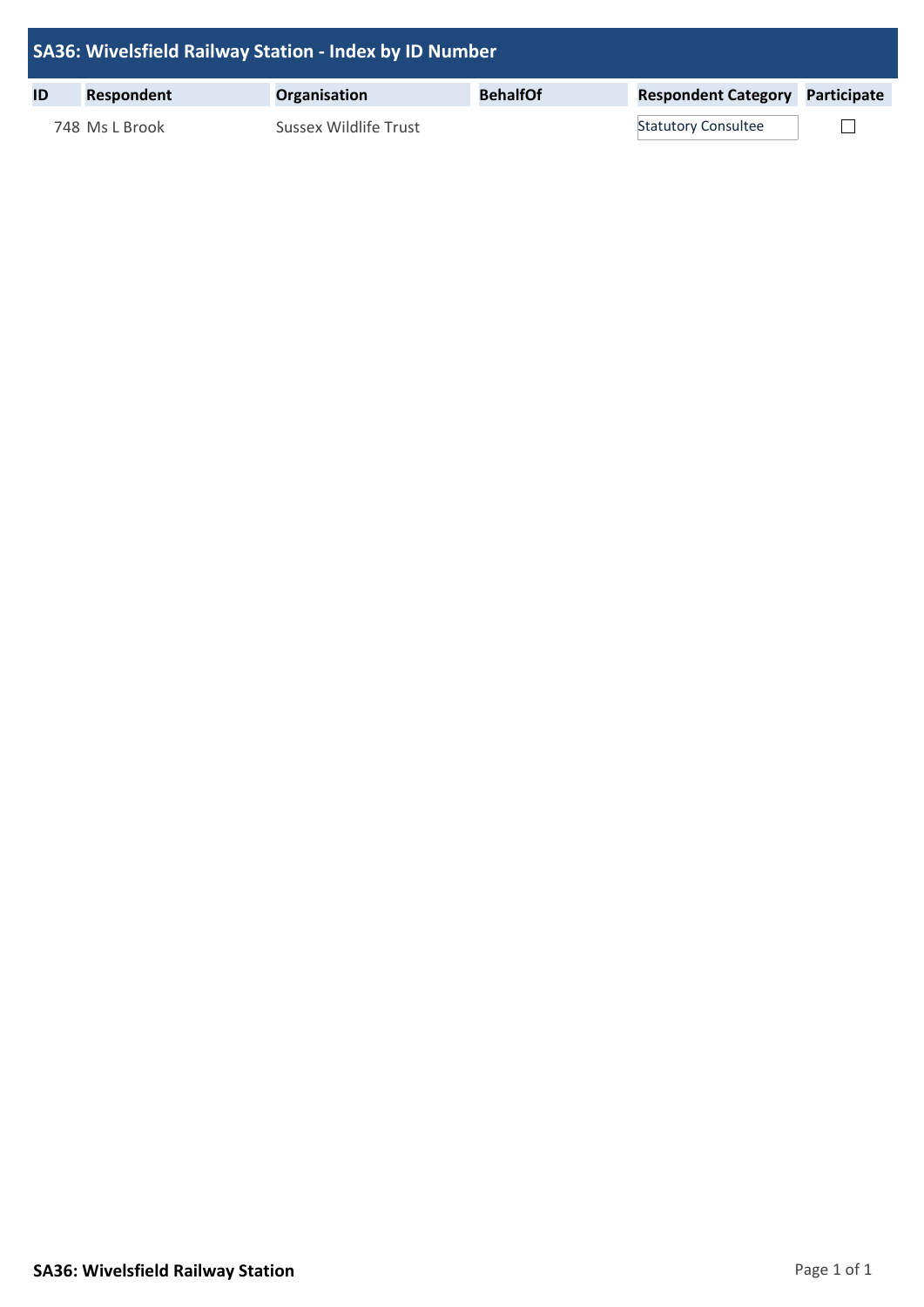

# **Site Allocations DPD: Regulation 19 Consultation Response**

**Policy: SA36**

|                               | <b>ID: 748</b>                             |
|-------------------------------|--------------------------------------------|
| Response Ref: Reg19/748/9     |                                            |
| <b>Respondent:</b> Ms L Brook |                                            |
|                               | <b>Organisation:</b> Sussex Wildlife Trust |
| <b>On Behalf Of:</b>          |                                            |
|                               | <b>Category:</b> Statutory Consultee       |
| Appear at Examination? x      |                                            |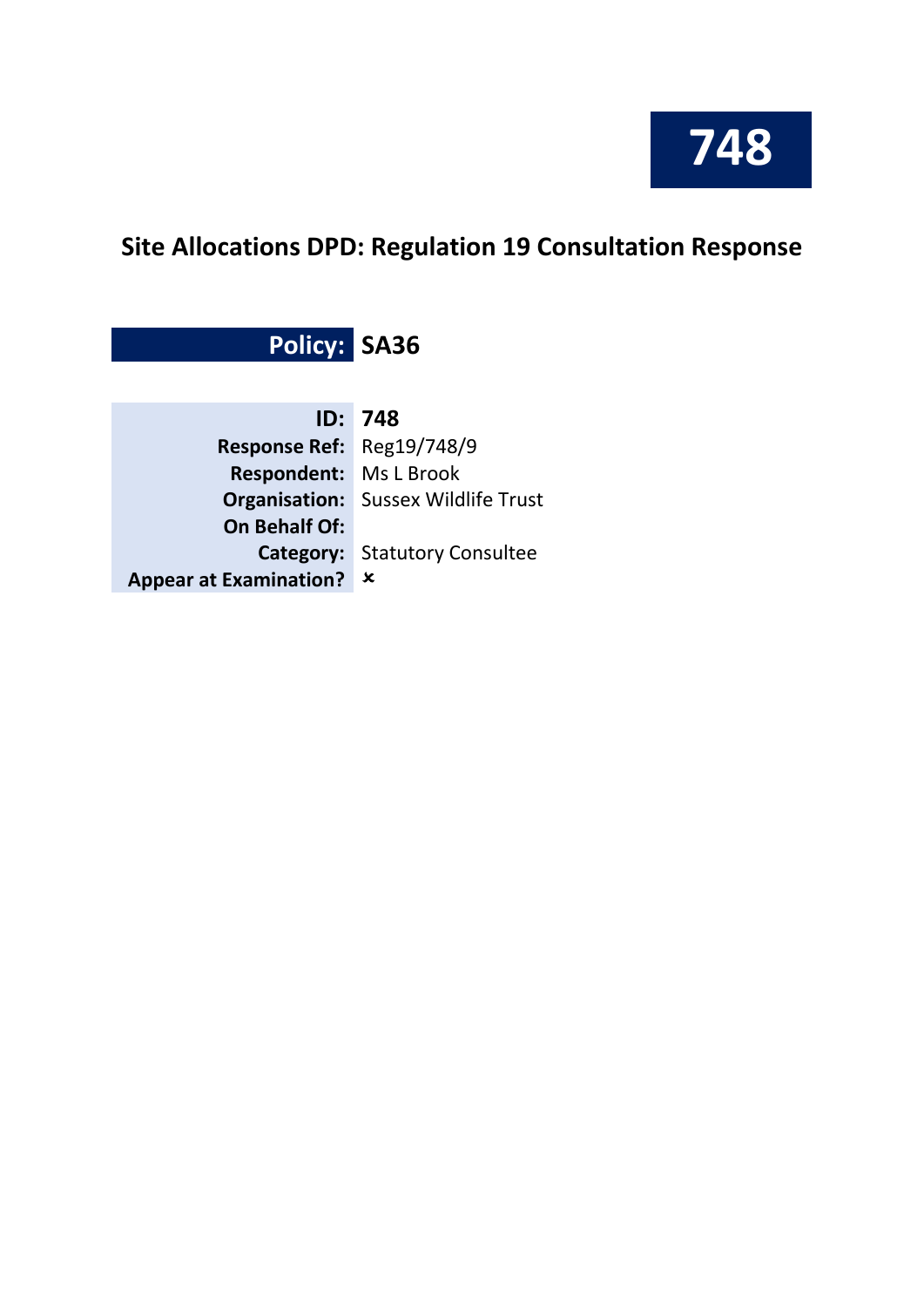

| Contact: | Laura Brook                     |
|----------|---------------------------------|
| E-mail:  | swtconservation@sussexwt.org.uk |
| Date:    | 28 September 20                 |

**By email only [LDFconsultation@midsussex.gov.uk](mailto:LDFconsultation@midsussex.gov.uk)**

## **Mid Sussex District Council Submission Draft Site Allocations Development Plan Document (DPD) (Regulation 19 Consultation August – September 2020)**

The Sussex Wildlife Trust wish to submit the following comments to the Regulation 19 consultation for the - Mid Sussex District Council Submission Draft Site Allocations Development Plan Document (DPD)

## **Overview comments - Site Allocations**

As stated in our Regulation 18 comments The Sussex Wildlife Trust (SWT) appreciates that the DPD site selection methodology led to the exclusion of sites that were likely to result in an impact on locally designated sites, as explained in figure 3.1 of the Site Selection Paper 3. This is very welcome and SWT considers this approach to be in line with the NPPF requirement to distinguish between the hierarchy of designated sites and allocate land with the least environmental or amenity value (paragraph 171). Local Wildlife Sites act as core areas within the district's ecological network and therefore should be maintained and enhanced.

That said, overall SWT is very concerned about the proportion of greenfield sites being allocated within the DPD, particularly given that no site specific ecological data appears to have been provided or considered in the site selection process.

The NPPF is clear that local authorities should make as much use as possible of previously developed land. However with over 60% of housing allocations obviously on greenfield, and another 18% appearing to contain some element of greenfield, SWT are particularly concerned

## **SWT therefore does not believe that the DPD is consistent with national policy as it does not comply with paragraph 118 of the NPPF.**

In the Regulation 18 Consultation submitted by SWT, we highlighted that The NPPF is clear that plans and policies need to be justified – based on proportional and up-to date evidence (paragraphs 31 and 35). SWT acknowledge that we were given the opportunity in October 2018 to comment on a number of candidate sites which had the potential to impact on locally designated sites. In our letter to MSDC (dated 15/10/18) we stated that:

'*Should MSDC decide that SHELAA sites proceed to allocation within the DPD, SWT recommends that they are subject to up to date ecological surveys. This will enable MSDC to evaluate each allocation's suitability for delivering sustainable development, in line with the Mid Sussex Local Plan evidence base and in particular, polices 37 (Trees woodland and Hedgerow) and 38 (Biodiversity).*'

SWT note that all of the housing site allocation policies include requirements under 'Biodiversity and Green Infrastructure' which is welcome. However, these do not appear to be strategic in nature in terms of considering a robust evidence base. In particular, it appears that it is assumed that sites will be able to deliver both the number

> Woods Mill, Henfield, West Sussex, BN5 9SD 01273 492 630 | enquiries@sussexwt.org.uk | sussexwildlifetrust.org.uk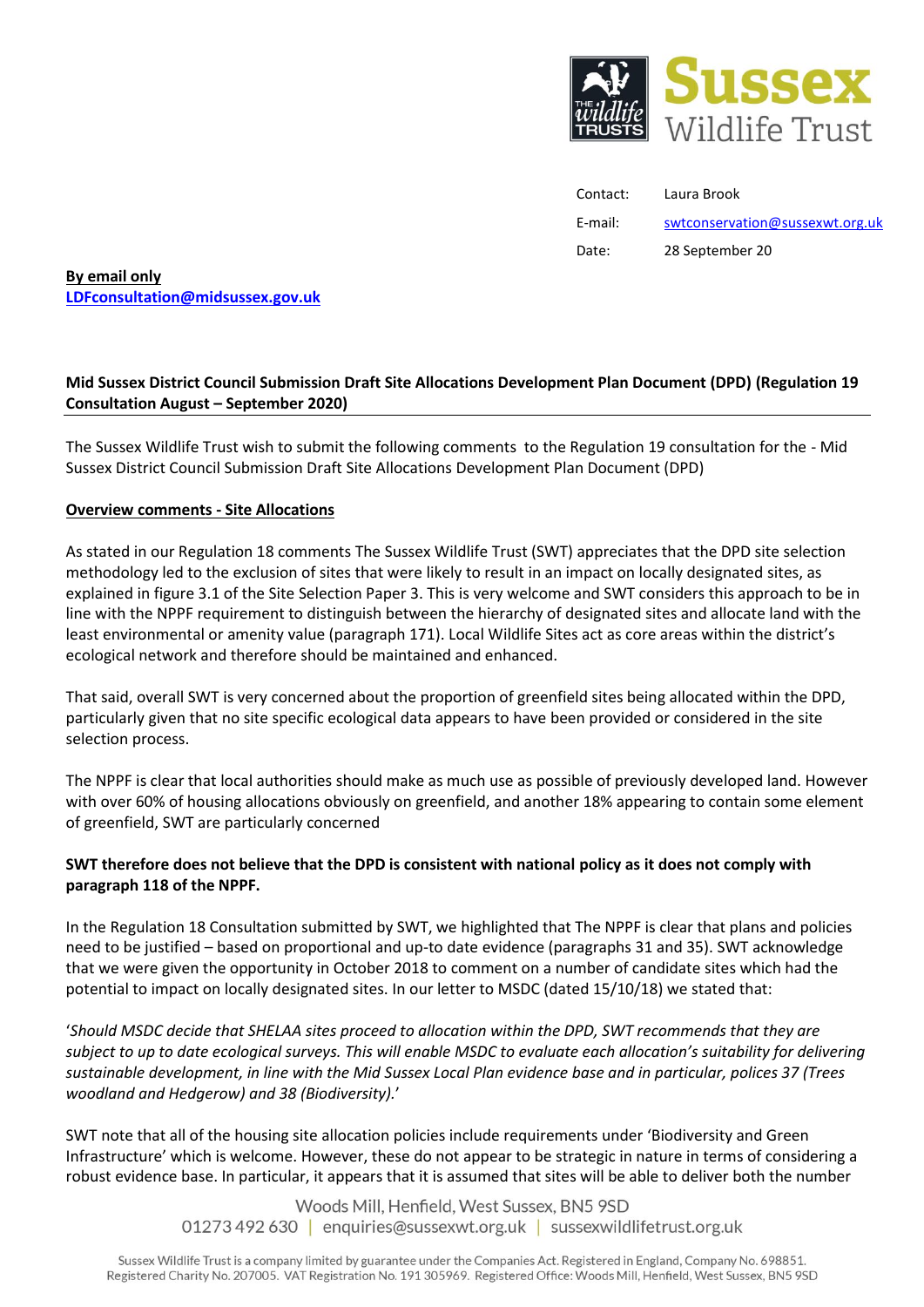of dwellings allocated and net gains to biodiversity, when no evidence has been provided of the current biodiversity value or how this is likely to be impacted.

SWT is therefore disappointed that we are unable to identify any site-specific ecological evidence by this final round of consultation. Given the current uncertainty of the ecological value individually and cumulatively of the site allocations. **It is not clear how MSDC can ensure the net environmental gains will be delivered by the DPD as required by paragraphs 8, 32, 170 and 174 of the NPPF.**

## **Overview comments – Sustainability**

We also see no evidence that consideration has been given to the capacity for the district's natural capital to absorb this level and location of development. The NPPF is clear that delivering sustainable development means meeting the needs of the present without compromising the ability of future generations to meet their own needs. In achieving this, local planning authorities must pursue all three objectives; economic, social and environmental, in mutually supportive ways ensuring net gains across all three.

It is not clear that any of the greenfield sites allocated meet the environmental objective. In Particular, none of the allocated greenfield sites are considered to have a positive impact on any of the 8 environmental objectives within the Sustainability Appraisal (SA). Many have negative or unknown impacts, and for biodiversity it appears that only formal designations have been considered.

Although the lack of ecological information available makes it very hard for SWT to assess the potential impact of any of the site allocations or the assessment of their suitability against the SA objectives, we are particularly concerned about additional sites that are not considered to be sustainable, namely SA12 and SA13.

The addition of these two 'marginal' sites takes the number of units allocated within Category 1 settlements to 1409, this is 703 units above the minimum residual housing figure for Category 1 as demonstrated in *Table 2.4: Spatial Distribution of Housing Requirement*. If you take account of the undersupply for some of the other sized settlements, there is still a total oversupply of 484 dwellings as demonstrated in *Table 2.5 Sites DPD housing Allocations*. This oversupply is not justified within the DPD or supporting evidence base. Removing these 'marginal' sites will still result in the DPD that delivers more than the minimum housing requirement in the lifetime of the local plan. We note that again the impacts on biodiversity for these sites are listed as unknown in the SA simply because no site specific ecological information has been assessed.

**SWT asks MSDC to reduce the amount of greenfield land allocated within the DPD and consider the environmental capacity of the district in a more robust fashion. Any assessment of allocated sites should look at their individual, collective and multifunctional role in delivering connectivity and function for biodiversity. This would ensure the DPD reflects the requirements under sections 170 & 171 of the NPPF.** 

## **SA GEN: General Principles for Site Allocations**

It appears that this policy has now been placed in the main body of the Draft Plan. SWT welcomes the inclusion of wording within this policy that recognises the importance of biodiversity informing planning applications. We also acknowledge that it highlights the importance of delivering biodiversity net gains through forth coming development.

For clarity SWT would propose that there is an amendment to the wording relating to ecological information as we want to ensure that developers are aware that this information is required before validation/determination of the application, so earliest opportunity is not misunderstood as after permission has been approved.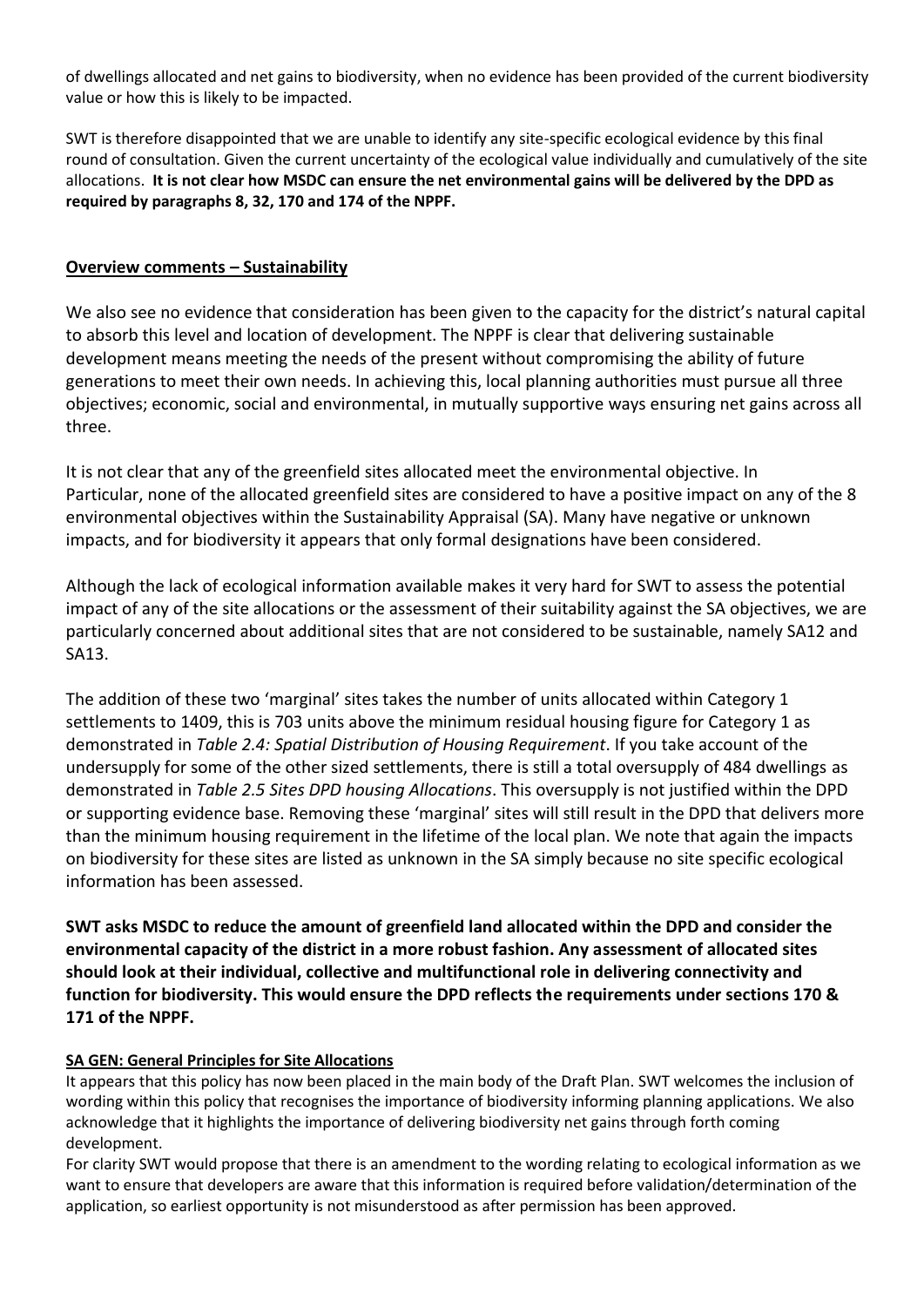SWT propose the following amendment to the first bullet point under the section references Biodiversity and Green Infrastructure (struck through means a proposed deletion and **bolded text** references a proposed addition)

 Carry out **and submit** habitat and species surveys at the earliest opportunity in order **to inform the design**  and to conserve important ecological assets from negative direct and indirect effects.

#### **Comments for Site Allocations**

As stated previously, without more detailed ecological information for each of the allocated sites it is difficult for SWT to assess their suitability for development. However, we will make some site specific comments based on the aerial photographs and desktop information available to us.

## **A lack of comments does not constitute support for the allocation.**

#### **SA12: Land South of 96 Folders Lane, Burgess Hill**

As stated under our general comments, SWT does not believe that the allocation of this greenfield site is justified. It is not required to deliver the overall minimum residual housing requirement or that required for Category 1 settlements and is not considered sustainable within the SA. We acknowledge that the number of the dwellings for the site has been reduced by 3, however the biodiversity impacts for this site are still listed as unknown as no site specific ecological information has been provided. The site appears to contain hedgerow and trees and is clearly connected to a wider network of linear habitats.

## **SWT therefore does not believe that the Allocation is consistent with national policy as it does not comply with paragraph 171 of the NPPF.**

#### **SA13: Land East of Keymer Road and South of Folders Lane, Burgess Hill**

As with SA12, SWT objects to the allocation of this greenfield site. It is not justified by MSDC's own evidence base and does not represent sustainable development. Again the biodiversity impacts for this site are still listed as unknown as no site specific ecological information has been provided. However, the site appears to contain rough grassland, hedgerows and trees and is clearly connected to a wider network of linear habitats and ponds with potential for priority species.

# **SWT therefore does not believe that the Allocation is consistent with national policy as it does not comply with paragraph 171 of the NPPF.**

## **SA15: Land South of Southway, Burgess Hill**

SWT objects to the allocation of a designated Local Green Space for housing. This is not compliant with NPPF paragraph 101 which states that policies for managing development within Local Green Space should be consistent with those for Green Belts i.e. in line with the requirements of chapter 13 of the NPPF.

We do not believe that MSDC have justified the 'inappropriate construction of new buildings'within a local green space. In particular, the fact that this area of the LGS is 'overgrown and inaccessible' does not negate its value. The Burgess Hill Neighbourhood Plan states that this LGS is an important "green lung" for the west of Burgess Hill, a function which does not require accessibility. The NPPF is clear that LGSs should only designated where they are demonstrably special. The Planning Inspector who examined the Burgess Hill Neighbourhood Plan clearly felt that this had been demonstrated and therefore the site should be protected.

#### **SWT therefore does not believe that the Allocation is consistent with national policy as it does not comply with paragraphs 99-101 of the NPPF.**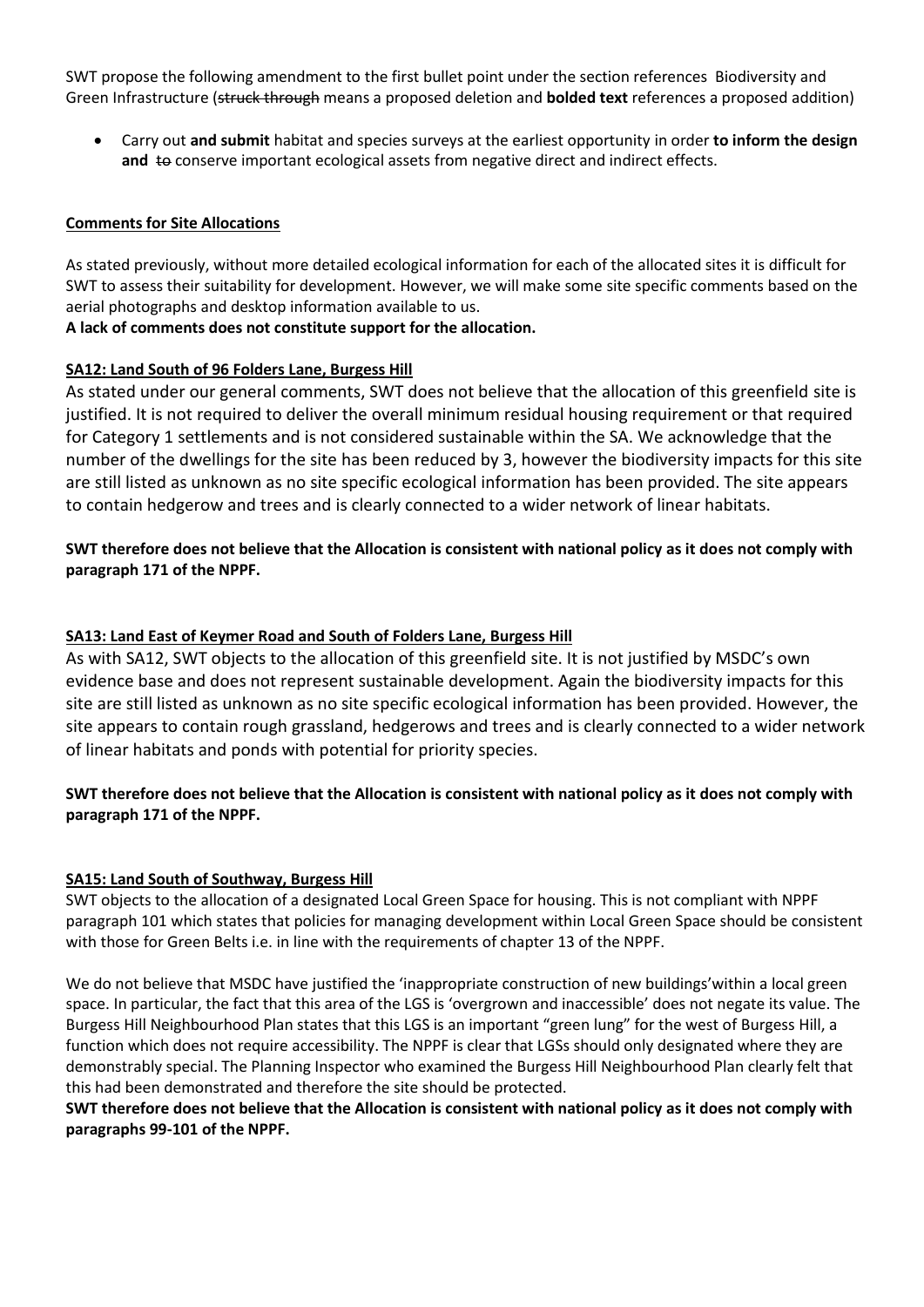## **SA19: Land south of Crawley Down Road, Felbridge**

SWT is very concerned about this significant greenfield allocation given the lack of any baseline biodiversity data and its proximity to Hedgecourt Lake SSSI and The Birches ancient woodland. SWT would like to see much more evidence of the current value of the site, in particular in terms of ecosystem services delivery. There also needs to be further consideration of the cumulative impacts when combined with policy SA20.

**SWT therefore does not believe that the Allocation is consistent with national policy as it does not comply with paragraph 171 & 175 of the NPPF.**

#### **SA20: Land south and west of Imberhorne Upper School, Imberhorne Lane, East Grinstead**

SWT commented on this allocation in our letter dated (dated 15/10/18) and stated that up to date ecological surveys should be conducted in order assess the site's suitability for delivering sustainable development. It is disappointing that this information has not been provided. Without it we cannot assess the ability of this site to meet the environmental objectives required by the NPPF. We note that the allocation boundary appears to be amended from the Regulation 18 consultation and that a section of the Worth Way LWS, namely part of Imberhorne Cottage Shaw ancient woodland, appears to no longer be within the allocation. We would ask MSDC to inform SWT if this is not the case.

## **SWT remain concerned that this Allocation is not consistent with national policy as it does not comply with paragraph 171 & 175 of the NPPF**

SWT note the policy requirements under Biodiversity and Green Infrastructure heading includes a bullet point which states:

*Potential impacts of the development on Hedgecourt Lake SSSI, which is accessible via existing PRoW to the north and the Worth Way LWS to the south should be understood and adequately mitigated.*

SWT propose the following amendment to this bullet point to ensure clarity of the importance of avoid within the mitigation hierarchy is fulfilled as per 175 of the NPPF (struckthrough means a proposed deletion and **bolded text** references a proposed addition)

*Potential impacts of the development on Hedgecourt Lake SSSI, which is accessible via existing PRoW to the north and the Worth Way LWS to the south should be understood so they can be avoided and if this is not possible adequately mitigated or, as a last resort, compensated for.*

## **DEVELOPMENT POLICIES**

#### **SA35: Safeguarding of Land for delivery of Strategic Highways improvements**

SWT acknowledges that the Regulation 19 consultation now includes maps of the broad locations for the safeguarding, which did not appear to be present in the main body of the Regulation 18 draft DPD.

We note that the policy refers to how new development in the area of safeguarding should be carefully designed. Given that the NPPF encourages a net gain to biodiversity through development, we would expect the policy wording to reflect that biodiversity gains are design carefully into the development to ensure they are not compromised by future schemes. We therefore propose the following amendments to the policy wording to ensure that it complies with sections 170 & 171 of the NPPF.

SWT propose the following amendment to the Policy Wording (struck through means a proposed deletion and **bolded text** references a proposed addition)

'*New Development in these areas should be carefully designed having regard to matters such as building layout , noise insulation, landscaping , the historic environment,* **biodiversity net gains** *and means of access.'*